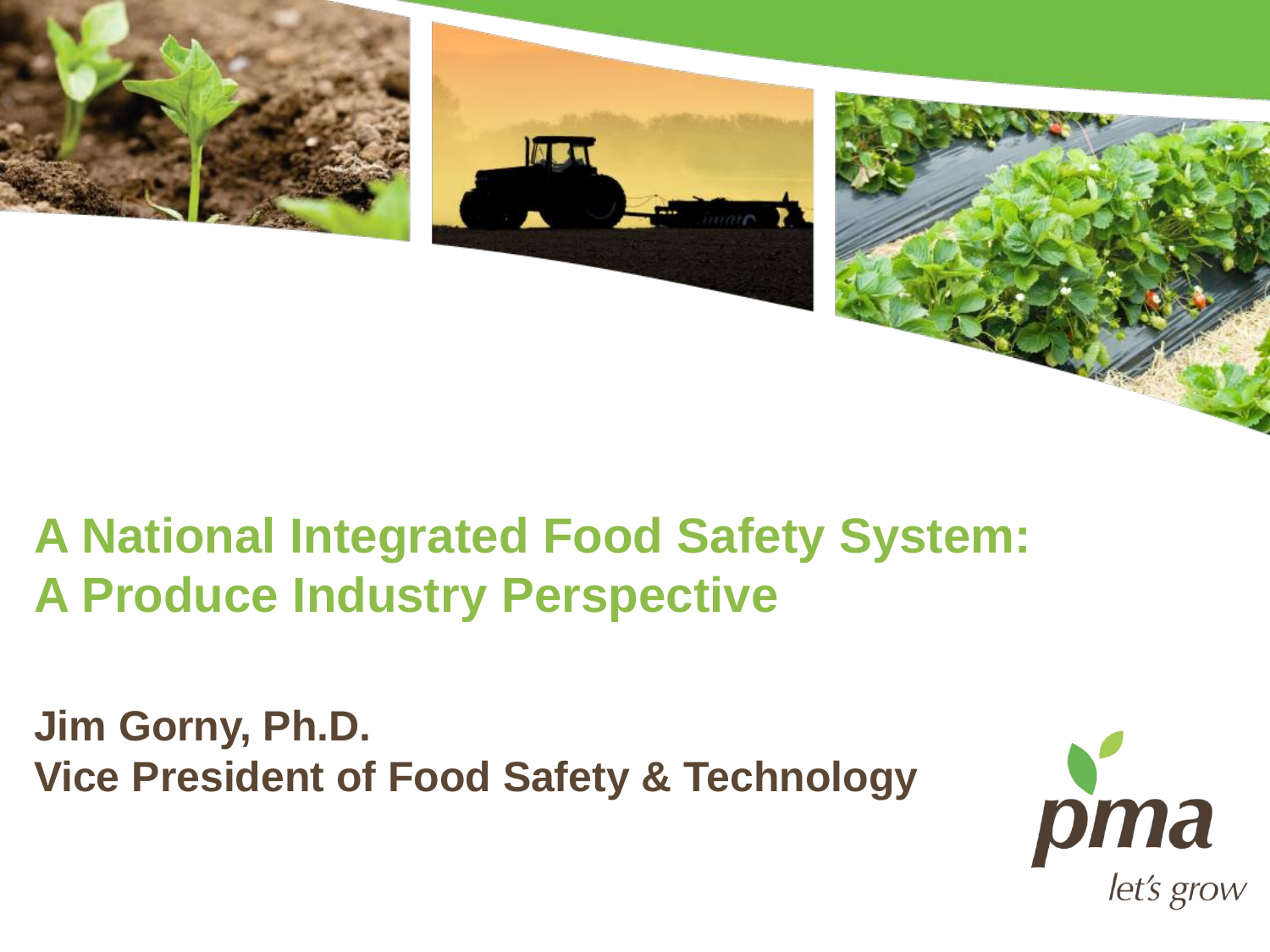**PMA Issues Leadership –** key, high priority areas of focus and importance for our members across the produce supply chain.

**❖ Improved Foodborne Illness Outbreak Response ❖ FSMA Implementation** 





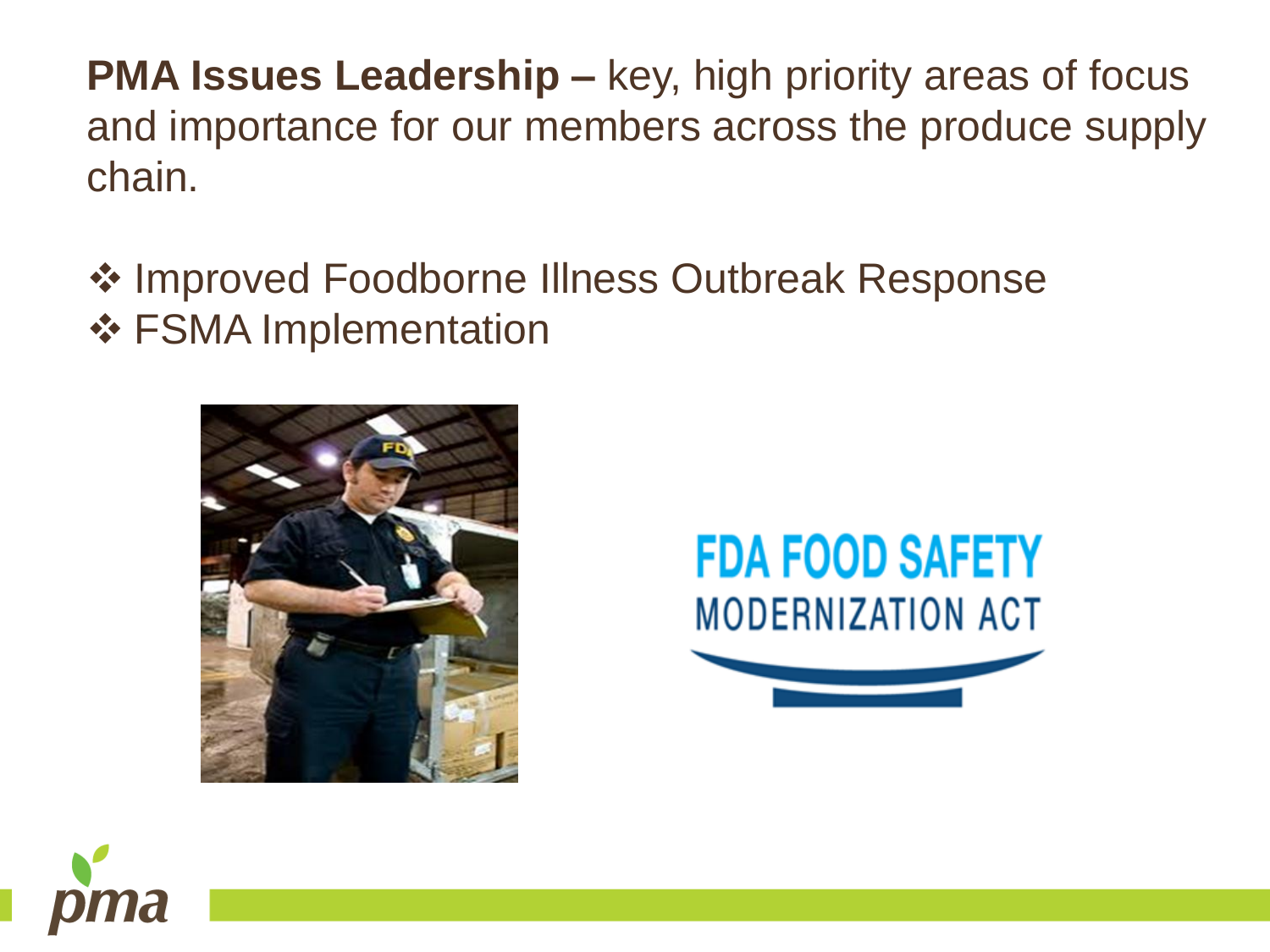# **Foodborne Illness Outbreak Response**

### **Background:**

- ❖ Accuracy and speed are essential.
- ❖ Investigations are multi-jurisdictional and multiagency responses.
- **\* Requires coordinated effort.**
- ❖ Requires timely sharing of information.

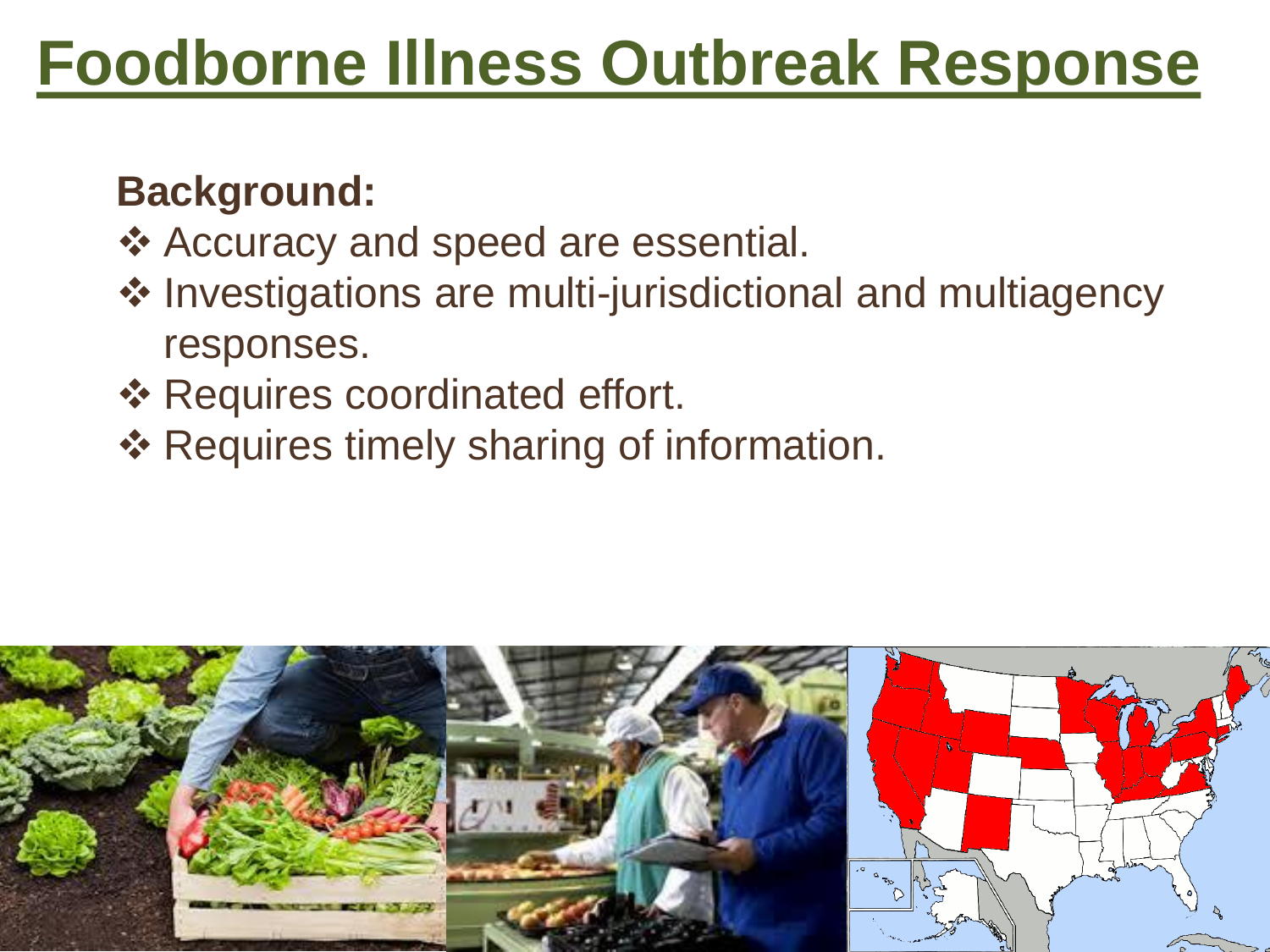# **Foodborne Illness Outbreak Response**

### **Issues:**

- ❖ States are the first responders, yet they are resource constrained (epi: patient interviews, sampling & traceback).
- $\cdot$  Information sharing is constrained.
- Media scrutiny and demands to identify a likely food vehicle are extraordinary.
- States have a statutory obligation to protect the public health of their states citizens.
- States have limited perspective on an outbreak without CDC and FDA information.

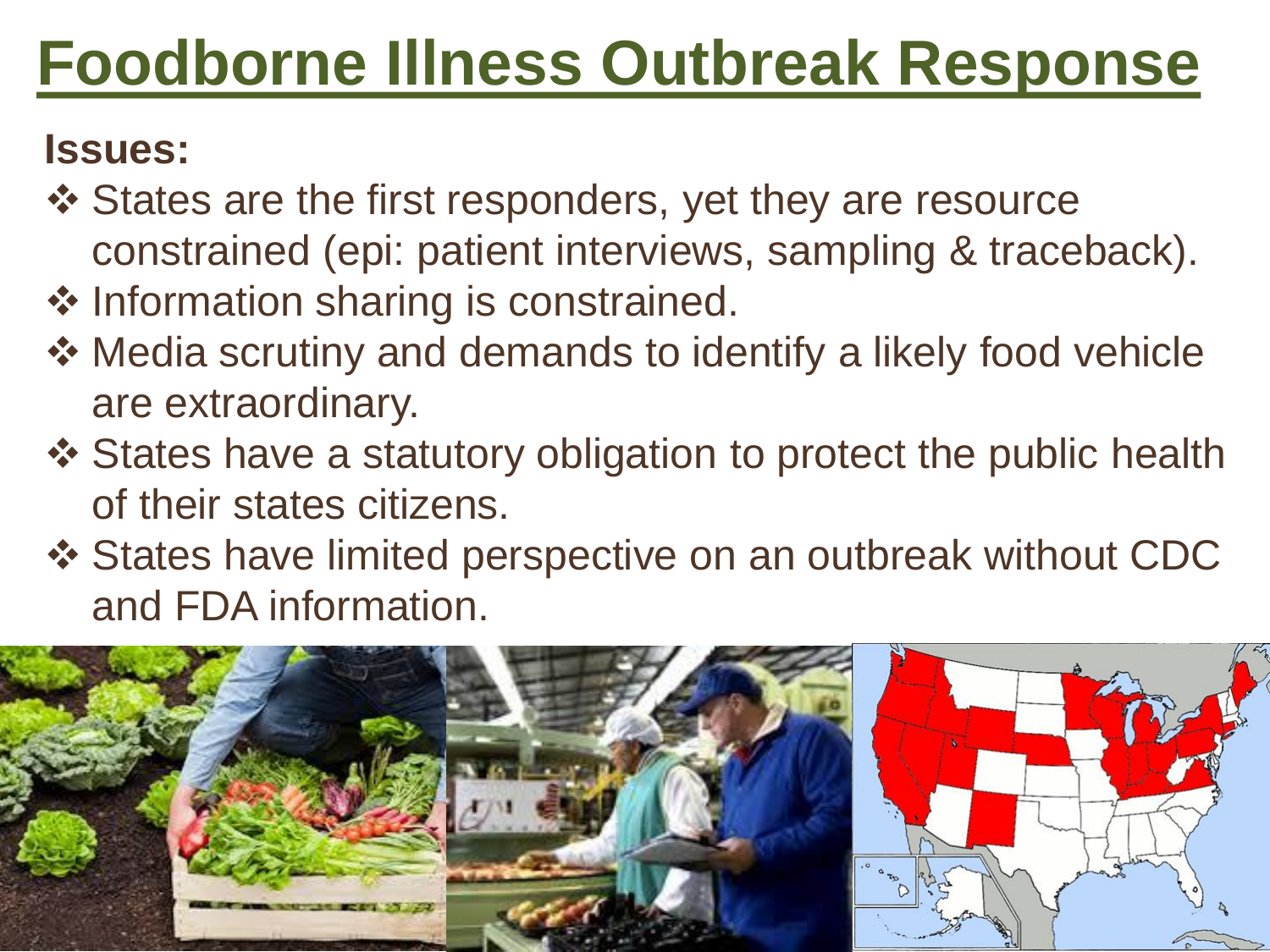## **Foodborne Illness Outbreak Response**

### **Integrated Food Safety System Solutions:**

- ❖ Increased funding for public health agencies
	- Joint Training (involve industry) e.g. CALFERT
	- Lab Capacity
	- Post Response education outreach to industry
- ❖ Greater coordination & information sharing.
- Engage industry subject matter experts to help in understanding supply chains webs.

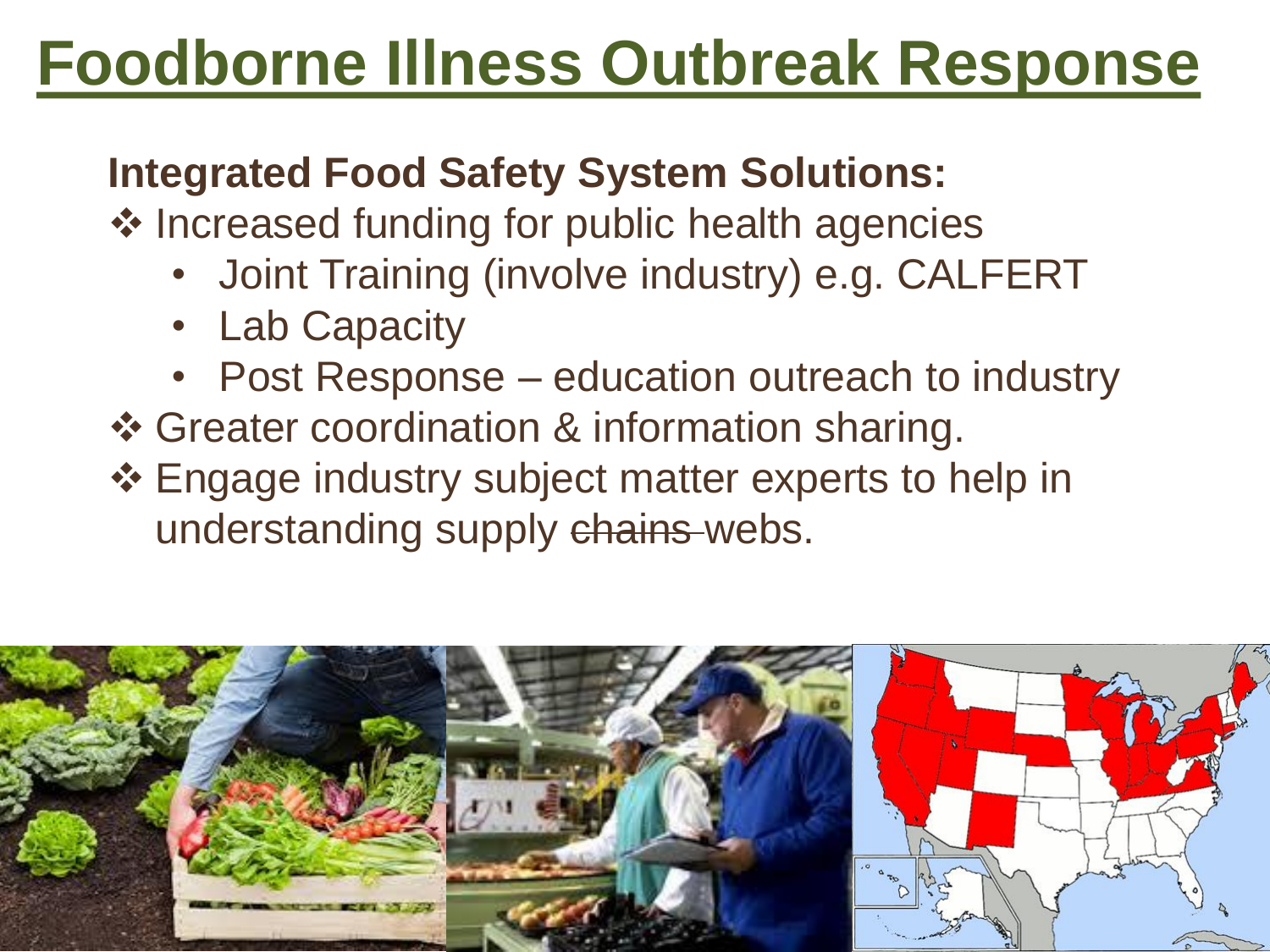### **Background:**

- FDA has proposed an integrated approach to FSMA implementation.
- Accessing local knowledge and expertise is essential.
- $\div$  **State-led models seem to work well CA & AZ LGMA, FL** TGAPs, etc..
- Easier to teach an aggie food safety than teach a food safety professional everything there is to know about agricultural production and handling systems.

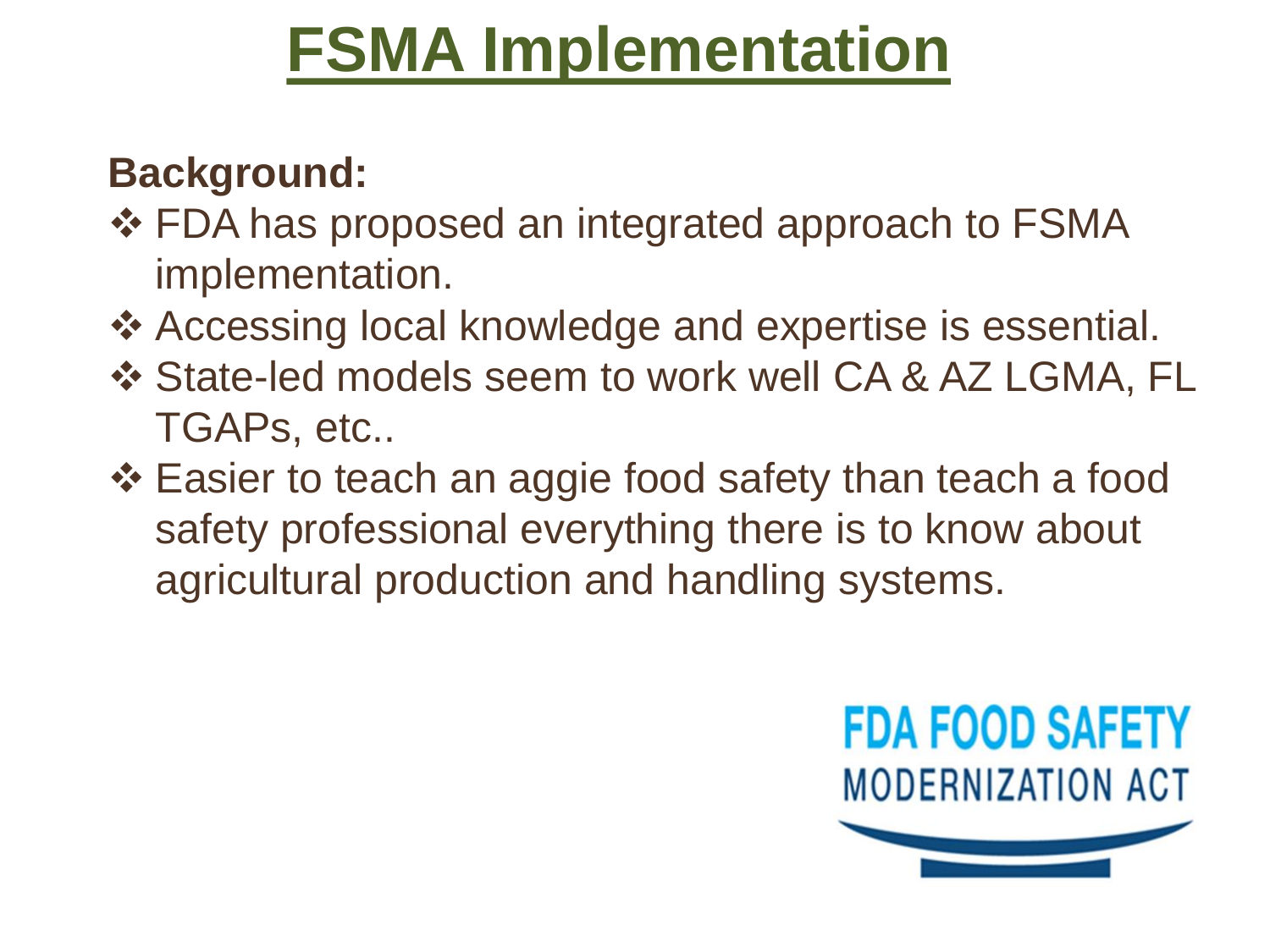

Figure 1.7-4. Regions where covered produce in the U.S. is grown

#### Excerpt from FDA Draft EIS, 2015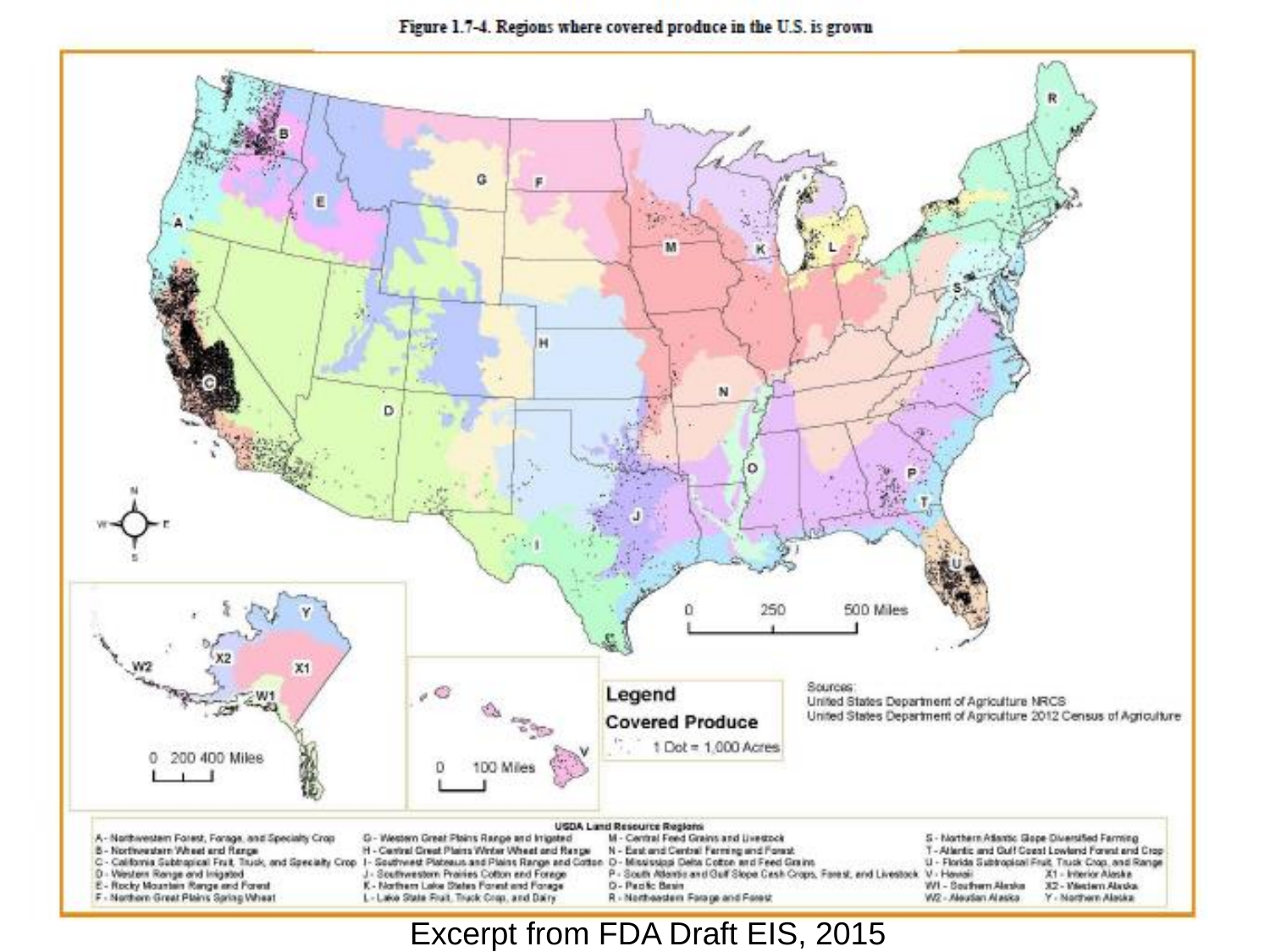**Issue:** Market Access Audits vs Compliance Inspections

- ❖ How will states and FDA span the roles of educator, market access auditor and regulator?
- ❖ How can industry market access audit results be used to inform FDA/State work plans?
- USDA AMS and FDA are already working on harmonizing audit criteria and the FSMA Produce Rule requirements.
- $\triangle$  **How does one harmonize auditor/inspector competency and** proficiency?

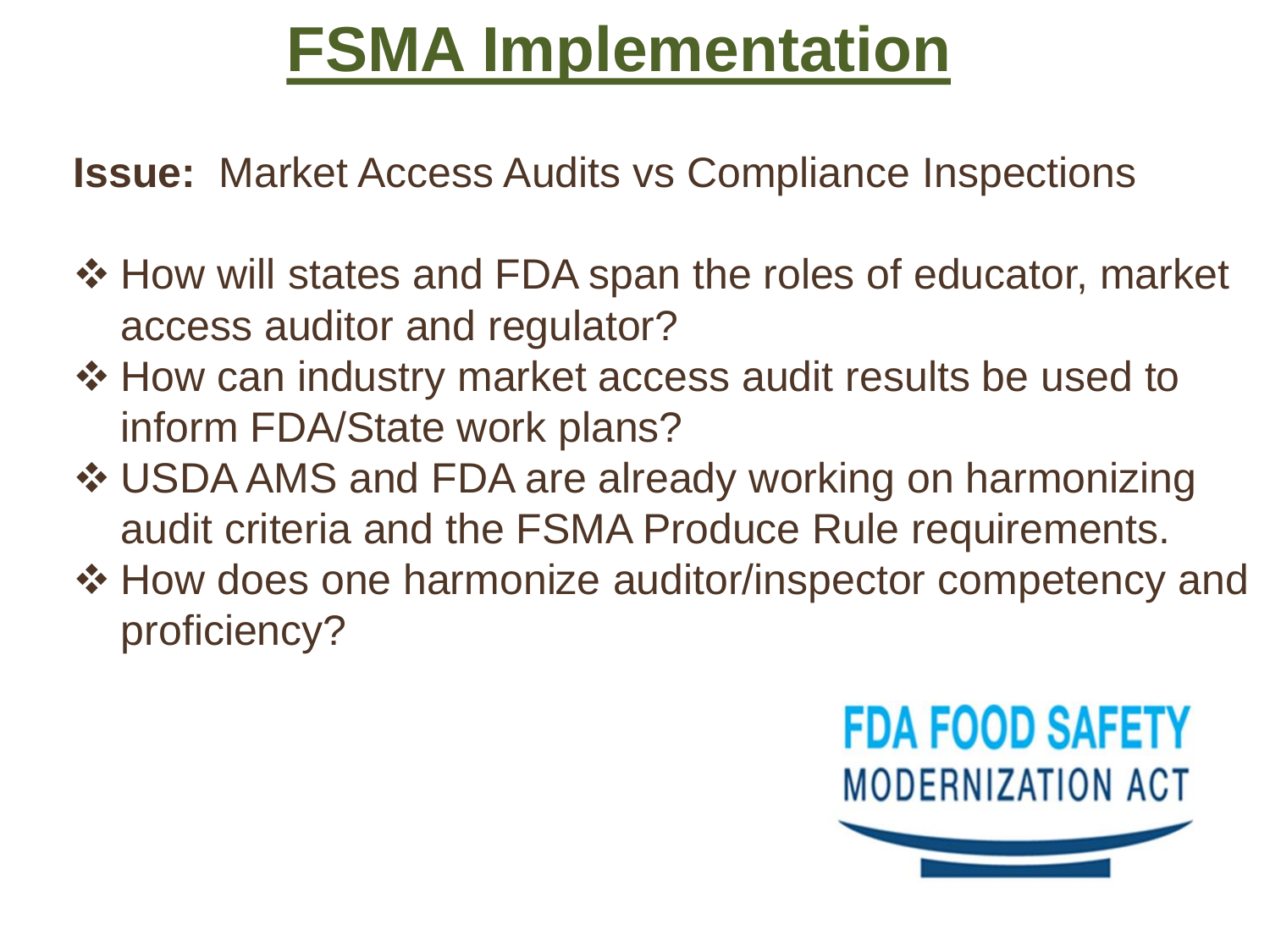### **Background:** Harmonized Compliance Criteria

- $\div$  **50,000 ft level FSMA Statute**
- ❖ 10,000 ft level FSMA Regulations
- **❖ On the Ground FSMA Compliance Guides** 
	- Education outreach
	- Training
	- Harmonize compliance verification across agencies

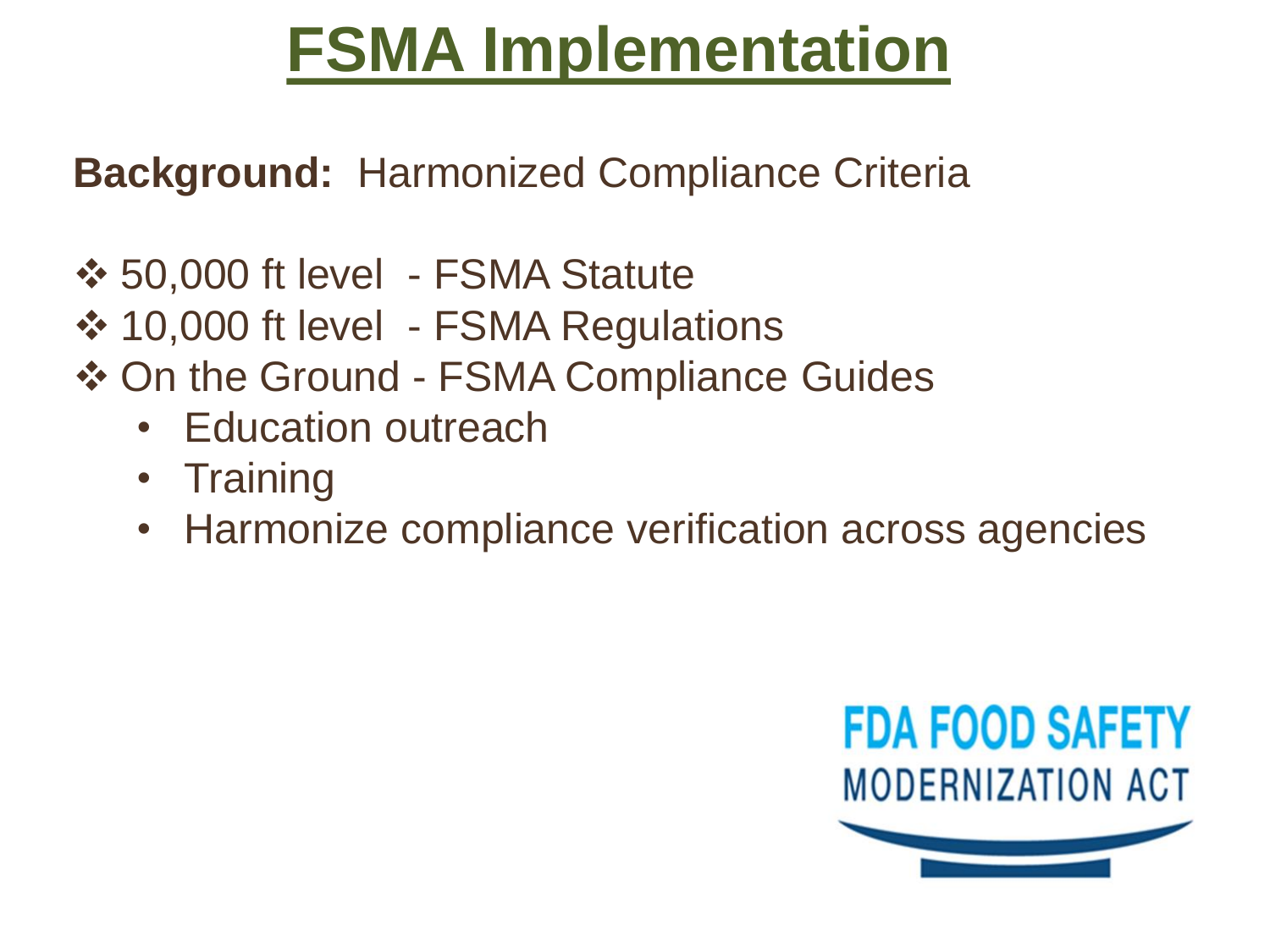### **Issue:** Harmonized Compliance Criteria

❖ Inspectors will encounter numerous preventive controls, what is in compliance? and what is out of compliance? ❖ Need a process that is:

- Consultative:
	- o Academia,
	- o Industry &
	- o Government (Fed & State)
- Deliberative
- **Harmonizing**
- Consensus Building
- FDA has final editorial decision

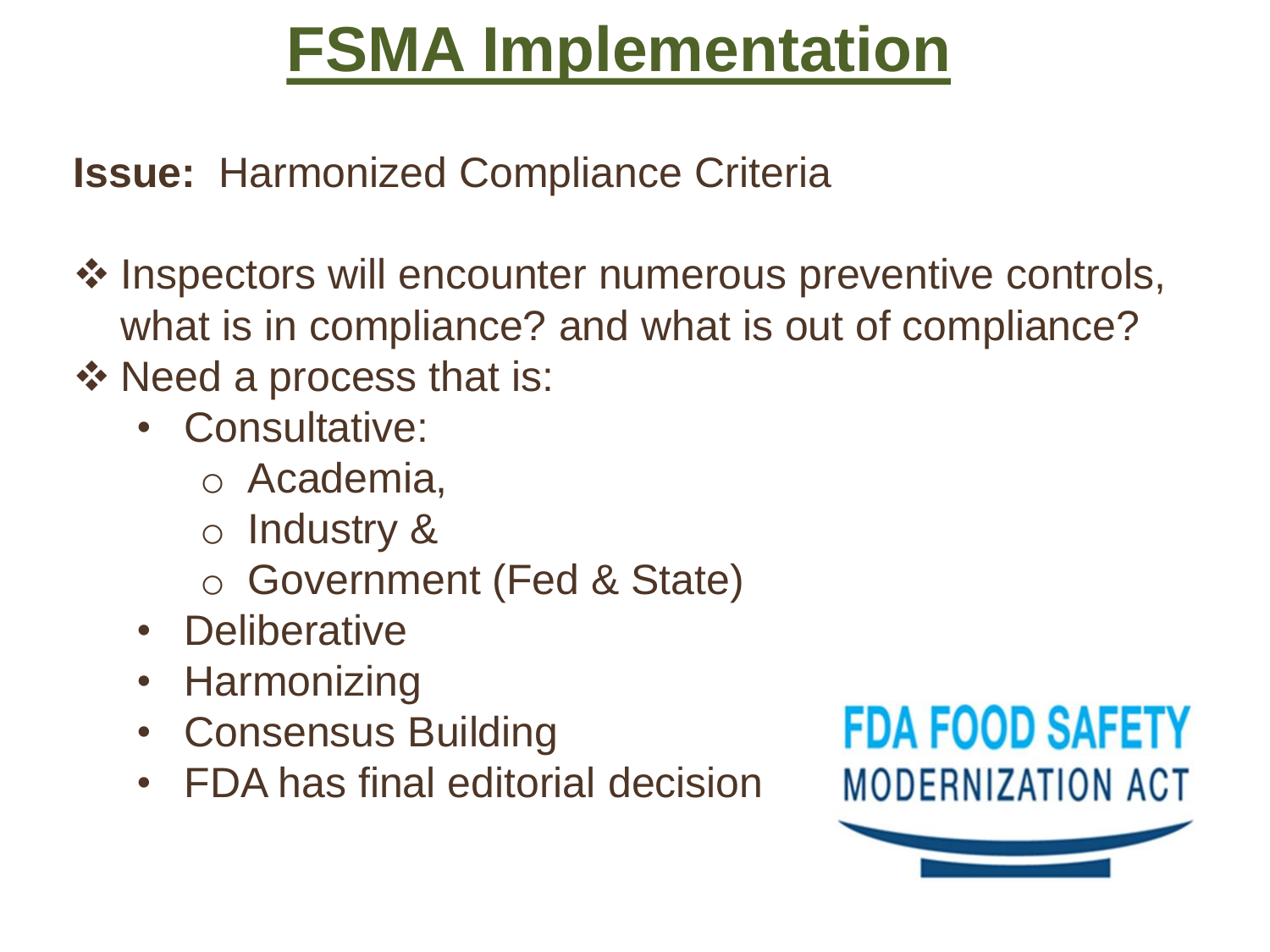**Issue:** Harmonized Compliance Criteria

- ❖ Is the Conference for Food Protection the model?
- CFP: FDA Model Food Code provides continuity across multiple jurisdictions and agencies.
	- Consultative:
		- o Academia,
		- o Industry &
		- o Government (Fed & State)
	- Deliberative
	- **Harmonizing**
	- Consensus Building
	- FDA has final editorial decision